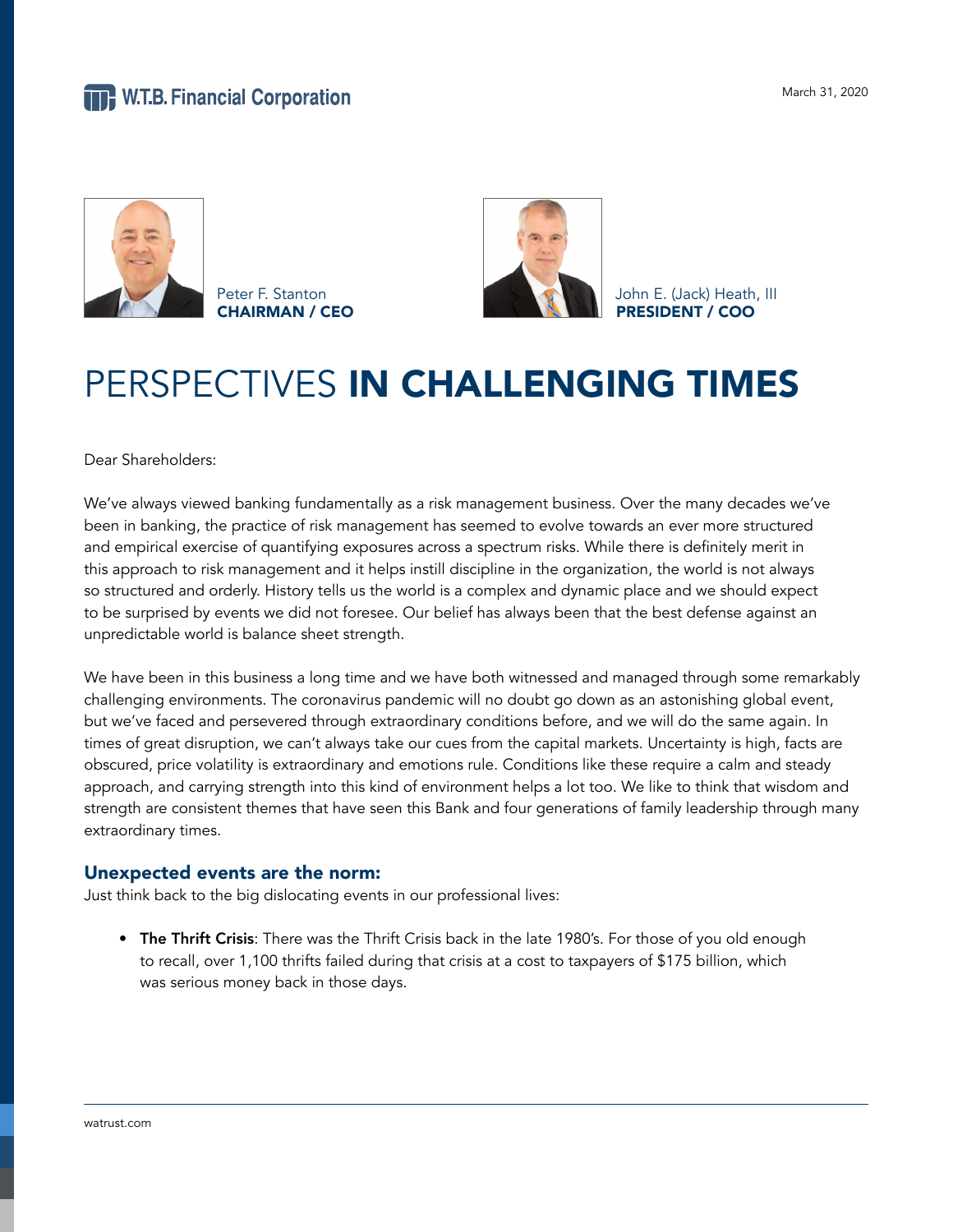## **THE W.T.B. Financial Corporation**

- Black Monday: And then in October of 1987, on what will forever be known as "Black Monday," the U.S. experienced a stock market crash of over 22% in a single day (equivalent to the DOW declining over 6,000 points from recent highs) sending global capital markets reeling.
- Long Term Capital Management: In 1998, there was the spectacular collapse of Long Term Capital Management, which was believed to have nearly taken down the global financial system with it. Seems to have been a bad combination of really smart people, too much complexity and lots of leverage.
- The Tech Crash: Speaking of really smart people, there was the Dot-com bubble back in 2000. As markets tend to do, they got way ahead of themselves in an era of revolutionary technology – the internet. Back then, "first-mover" advantage translated into "whomever spends their start-up capital the fastest, wins." That era brought us great Super Bowl ads, but didn't end well as the NASDAQ tech stock index fell nearly 80% and vast fortunes were lost.
- 9/11: Back in 2001, there were the 9/11 terrorist attacks. Remembered as a "Black Swan" event, this low probability, but high impact moment caught us all by surprise and changed the trajectory of our nation in profound ways.
- The Great Recession: And finally, there was the Great Recession back in 2008. That may have been our biggest challenge as bankers. A deep and devastating recession that tested our Company, just as it tested our industry and the country as a whole.

Some of these events were years in the making and born of fundamental structural weaknesses built-up in our economy, like the Dot-com bubble and the Great Recession, while others were shocks straight out of the blue, like Black Monday and Long Term Capital Management. Each of these seminal events had their own unique characteristics, causes and after effects. But they all have one crucial element in common; we as a nation came together and persevered through all the difficulties and dislocations, and moved on to prosper once again.

We believe today is no different.

### Economic consequences will be major, but dramatic steps are being taken:

While the capital market dislocations this event is causing are severe and the economic ramifications will likely be felt for some time, the resources and measures that are being brought to bear on this difficult issue are equally extraordinary. The Federal Reserve has dropped rates twice in 12 days to near zero, and is delivering massive injections of liquidity across the financial system. Truly "shock and awe" moments. And the steps the Fed has taken are being coordinated with central banks around the world. As we write this, the fiscal side is kicking into gear too, with Congress and the President recently passing a massive stimulus and economic aid package in the range of \$2 trillion. As a society, most of us are experiencing various degrees of voluntary, or imposed quarantine with canceled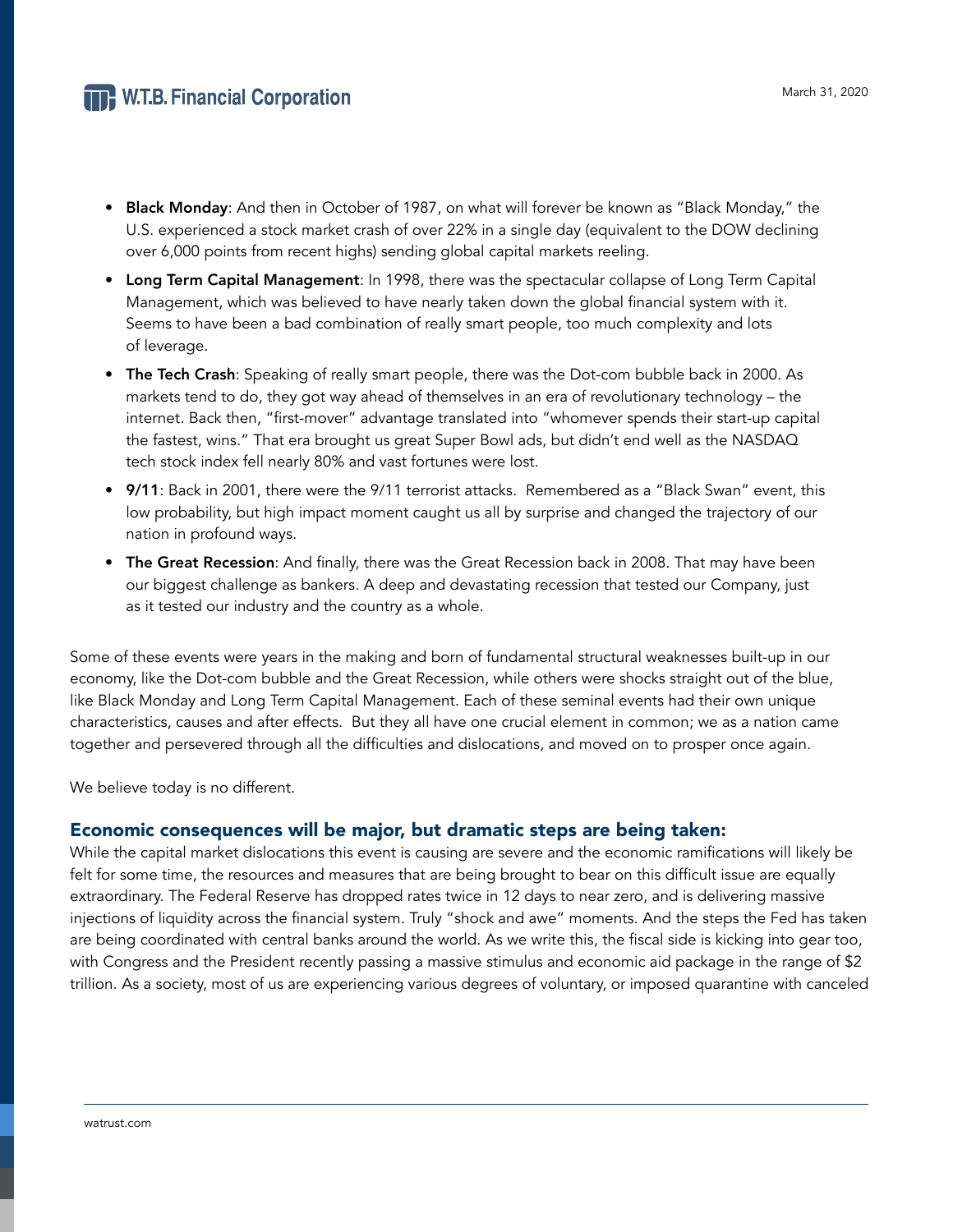schools, closed businesses and social distancing, all designed to combat the spread of the disease. All of these extraordinary steps will no doubt help mitigate the damage from this terrible virus.

## The road ahead will remain challenging:

While conditions are unprecedented and the actions to mitigate the economic damage of this pandemic are extraordinary, the road ahead will remain challenging. The \$2 trillion in fiscal stimulus will send the annual federal budget deficit well above current levels, which will only add to the already sizeable national debt. Many market players are finding themselves exposed and with asset price volatility at historic levels, excessive leverage becomes a real problem. We expect to see state and local governments come under pressure as economic activity shrinks, along with sales tax revenues. Public and private sector pension plans are likely feeling stress as asset values decline and low rates drive up the present value of future pension obligations. Marginal borrowers, like BBB rated corporations, may find their bond ratings cut and access to the capital markets compromised. Mortgage servicers will likely find themselves with a shrinking revenue stream as the refinance boom undermines their servicing assets. And of course, falling rates will put pressure on asset yields and margins, especially at historically margin dependent community banks.

All of these follow on challenges are a tough reminder of the myriad of risks that arise in times of great disruption.

## An intentional position of strength:

At Washington Trust Bank, we have spent the last decade transforming and strengthening our balance sheet in preparation for the next shock. We knew the next shock was coming and we've spent years preparing for it. Experience told us it wouldn't be like the last one and we didn't expect to see it coming, or be able to accurately anticipate its causes. We didn't know how right we'd be.

Our intent over the past decade was to build strength into our balance sheet in order to have the capacity to withstand the unexpected and we believe we have accomplished that objective. To be clear, given wild capital market conditions and the expected impact of the virus on our markets, our clients, and the economy as a whole, we fully expect to have our challenges. This will not be easy. But we have made preparations to better position the Company to meet those challenges.

- Capital is substantial: Our capital position is strong with over \$695 million of shareholders' equity representing 9.71 percent of assets. We have no acquisition driven good will, or other intangible assets that can undermine capital strength. The Company's regulatory capital levels at their tightest are \$233 million, or 428 basis points ("bps") above federal regulatory well capitalized minimums.
- Significant loss absorbing capacity: Supporting the Company's capital position are sizeable loan loss reserves of \$96 million, equal to 2.12 percent of loans. At 2.12 percent, the Bank's allowance for loan loss levels are nearly double the industry levels of 1.18 percent reported at the end of 2019.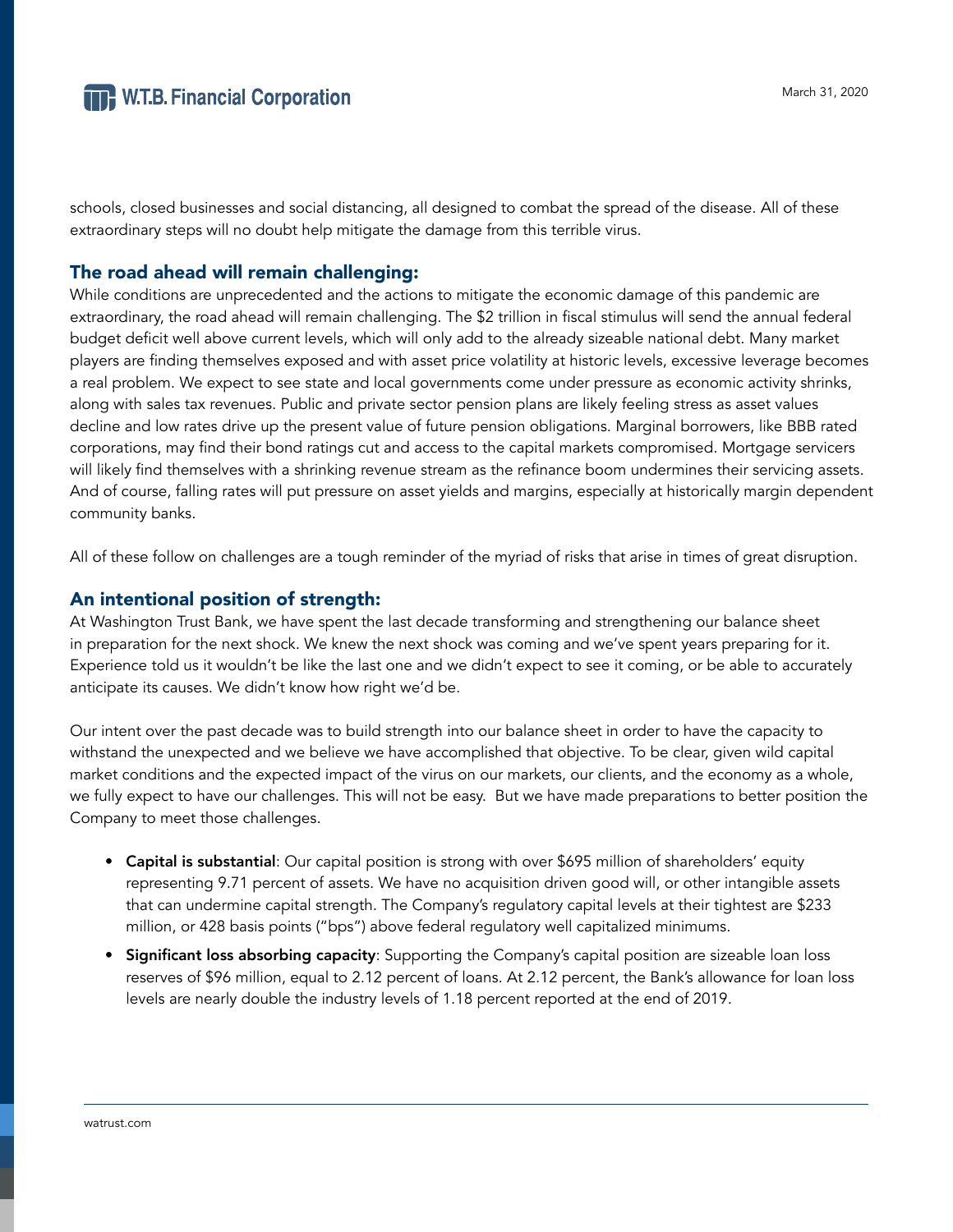# **THE W.T.B. Financial Corporation**

- Carrying strength in the bond portfolio: Fully 99 percent of the Company's bond portfolio is comprised of high quality, U.S. government and government agency issued securities. We have spent the past several years extending the average maturity of our bonds and with the dramatic decline in rates, the yield on, and value of, our portfolio is now benefitting from that strategy. We knew when trouble came that the Fed could be relied upon to move rates lower to help the economy, and that's just what they've done recently in a very big way.
- Liquidity resources are substantial: Our liquid resources continue at elevated levels with our liquidity ratio at nearly 33 percent, meaning that roughly one-third of our liabilities are supported by cash and readily marketable securities. We have no outstanding brokered CD's or wholesale borrowings, yet maintain significant borrowing lines with the Federal Home Loan Bank of Des Moines and the Federal Reserve.
- We are not immune to the decline in rates: While we can point to significant areas of strength in our balance sheet, we are not immune to the rapid decline in rates. We model a wide range of rate scenarios to assess our interest rate risk positioning, but we admit that we didn't really figure an immediate rate shock of 150 bps was very likely. So that kind of collapse in rates will impact performance as our rate sensitive assets (mostly cash and variable rate loans) adjust downward. And while other parts of our balance sheet are built to do well in a declining rate environment, like our bonds and our fixed rate loans, our variable rate loans will lead to some margin compression and reduced earnings from expected levels.

### Our partnership with our clients remains paramount:

It is our role in the economy and our job as bankers to support the personal and business banking needs of our clients. We play a crucial role in the vitality of the markets we serve. Our relationship banking business model means that we are key financial partners with our clients, and that is true across the business cycle… In good times and bad. We pride ourselves on supporting our customers as they prosper, and standing by them through difficult times.

While data reflecting current economic conditions is just beginning to come in, it is pretty clear that the impact of COVID-19 will be significant and it would be foolish to expect that we won't feel some of our customers' challenges. It is also likely that the credit performance of our loan portfolio will be under pressure in the coming months, but we wouldn't trade our customer book or our historical credit experience with anyone in the industry. And that holds true for our allowance and capital positioning as well. While we will always be protective of the Bank's interests, it will be our bias through these extraordinary times to be flexible with our credit-worthy clients to help see them through. Our long view is that working in partnership with our customers to ensure their survival and success is good for our clients, the communities in which we all live and work, and ultimately good for the Bank.